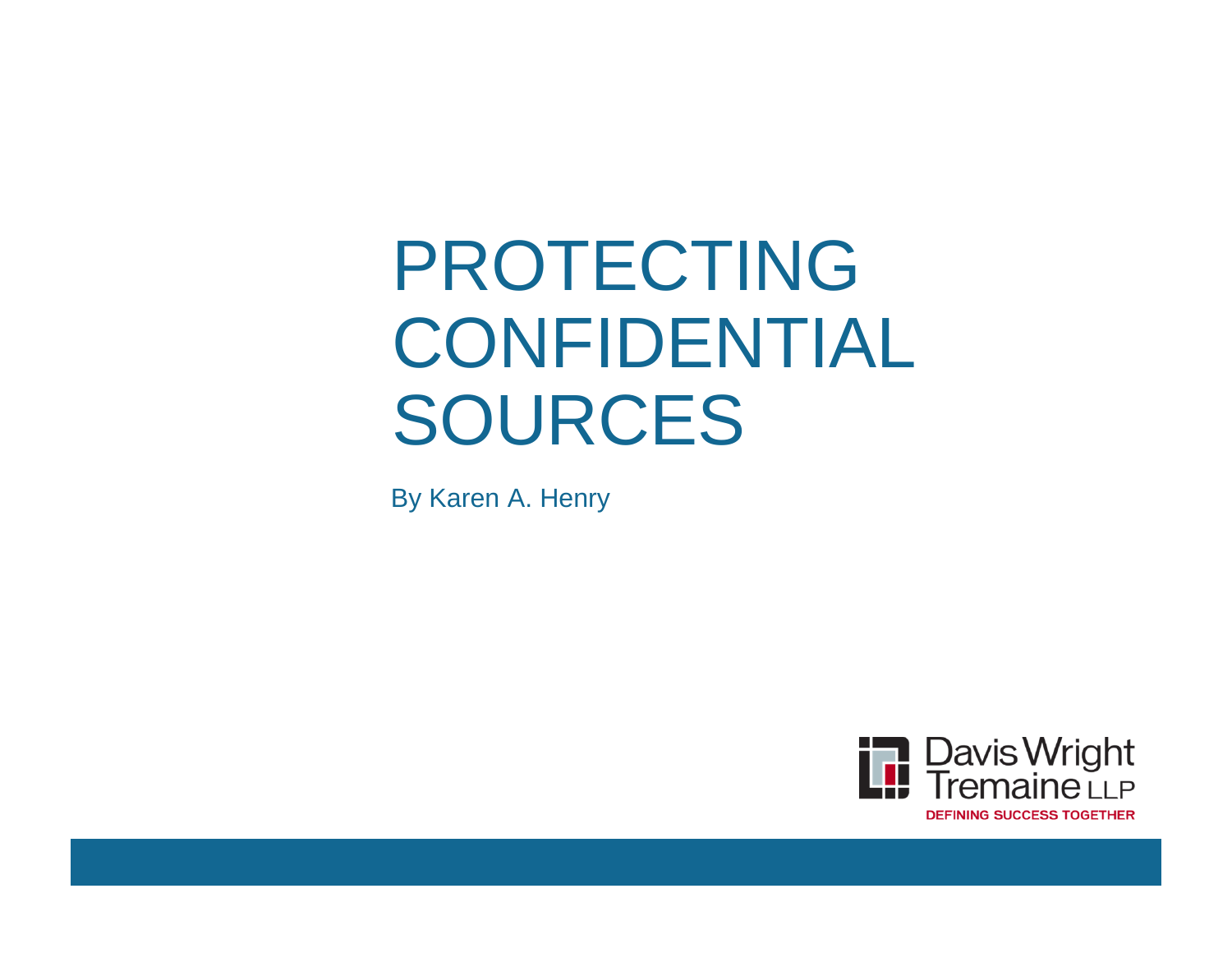## HYPOTHETICAL

- You are an investigative journalist who was specially commissioned to write an article about corruption in the local City Attorney's office;
- **During the course of your investigation, a source** tells you that an Al Qaeda cell has popped up in the City and its members are implementing a new tactic – several members of the cell have been elected or appointed to important offices in the City and they plan to destroy the City from the inside out.
- Your source only has spoken to you because you promised to keep his/her identity confidential.

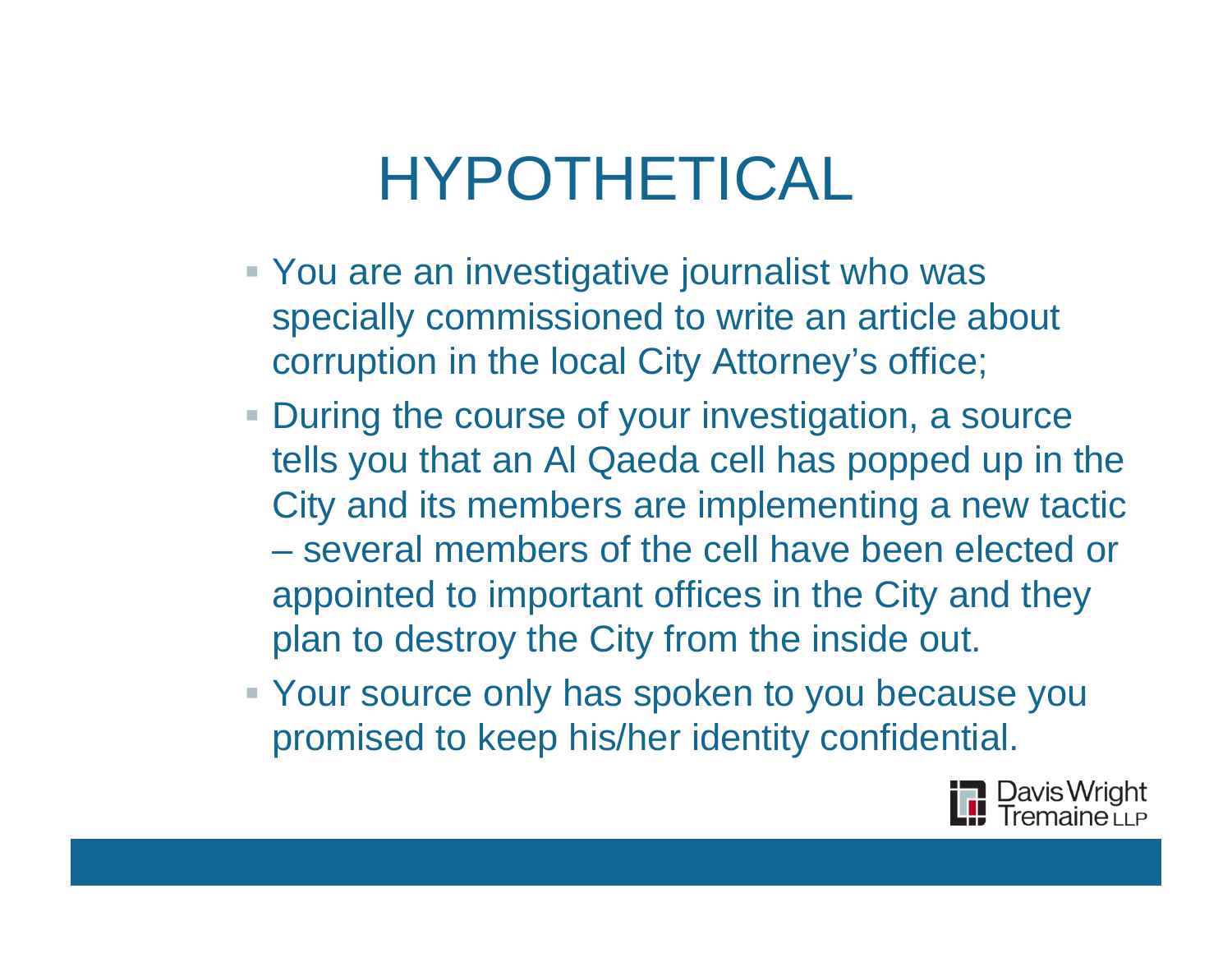# HYPOTHETICAL CONTD.

- The local paper thrilled at the opportunity to "scoop" all the major newspapers – publishes the article without asking you any questions.
- Weeks after the article is published, you receive a subpoena, which you dutifully present to the editor of the local paper.
- The local paper hires an attorney, who accompanies you to Court on the date listed in the subpoena.

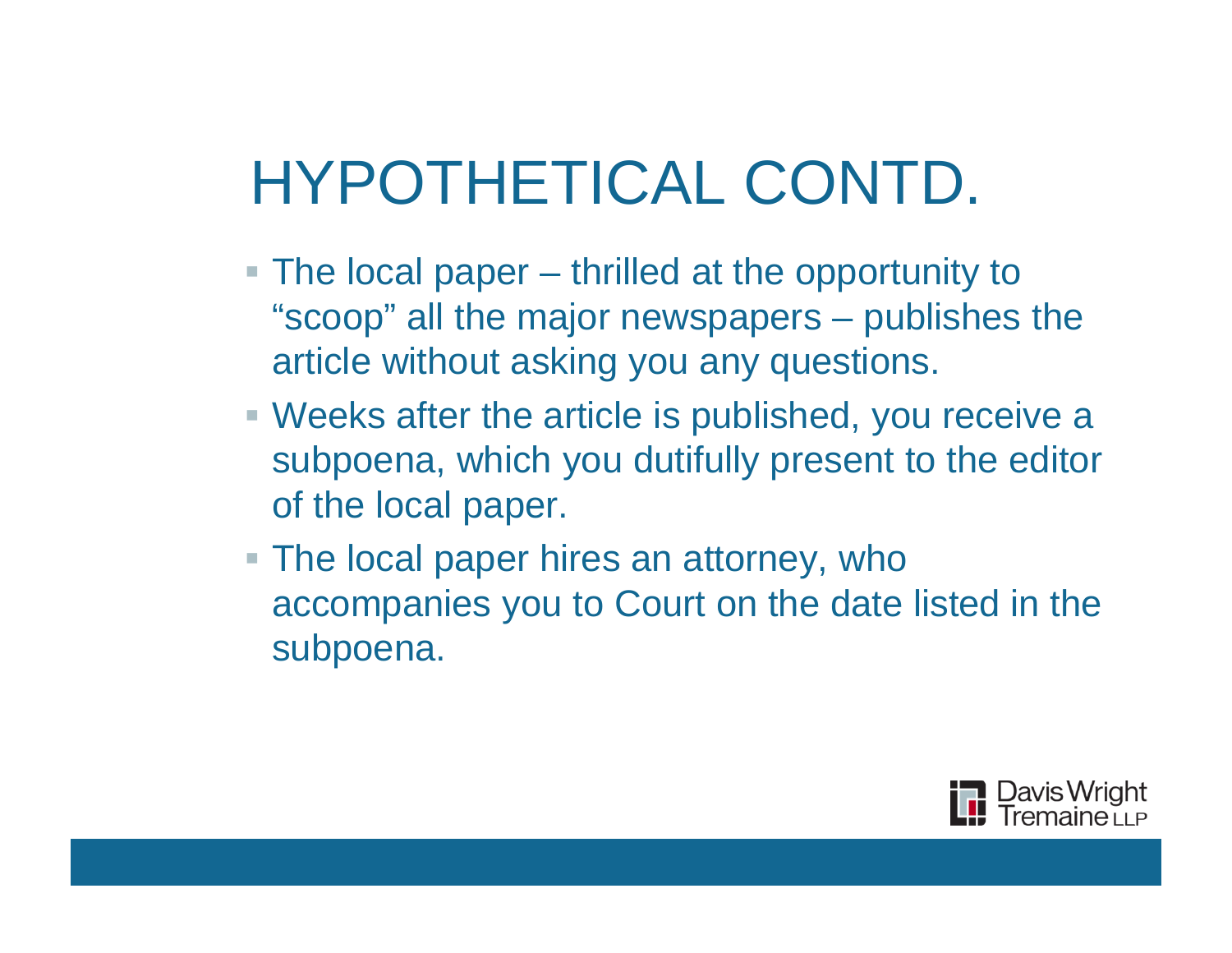# HYPOTHETICAL CONTD.

- When the case is called, the prosecutor calls you as a witness.
- You take the witness stand and the prosecutor asks you to identify your source.
- On advice of counsel, you refuse, citing your First Amendment rights.
- The judge orders you to answer the prosecutor's question, and warns that if you refuse, he will hold you in contempt.
- **The judge recesses for lunch, giving you one hour** to consult with your attorney and your family about revealing your source.∎ Davis Wright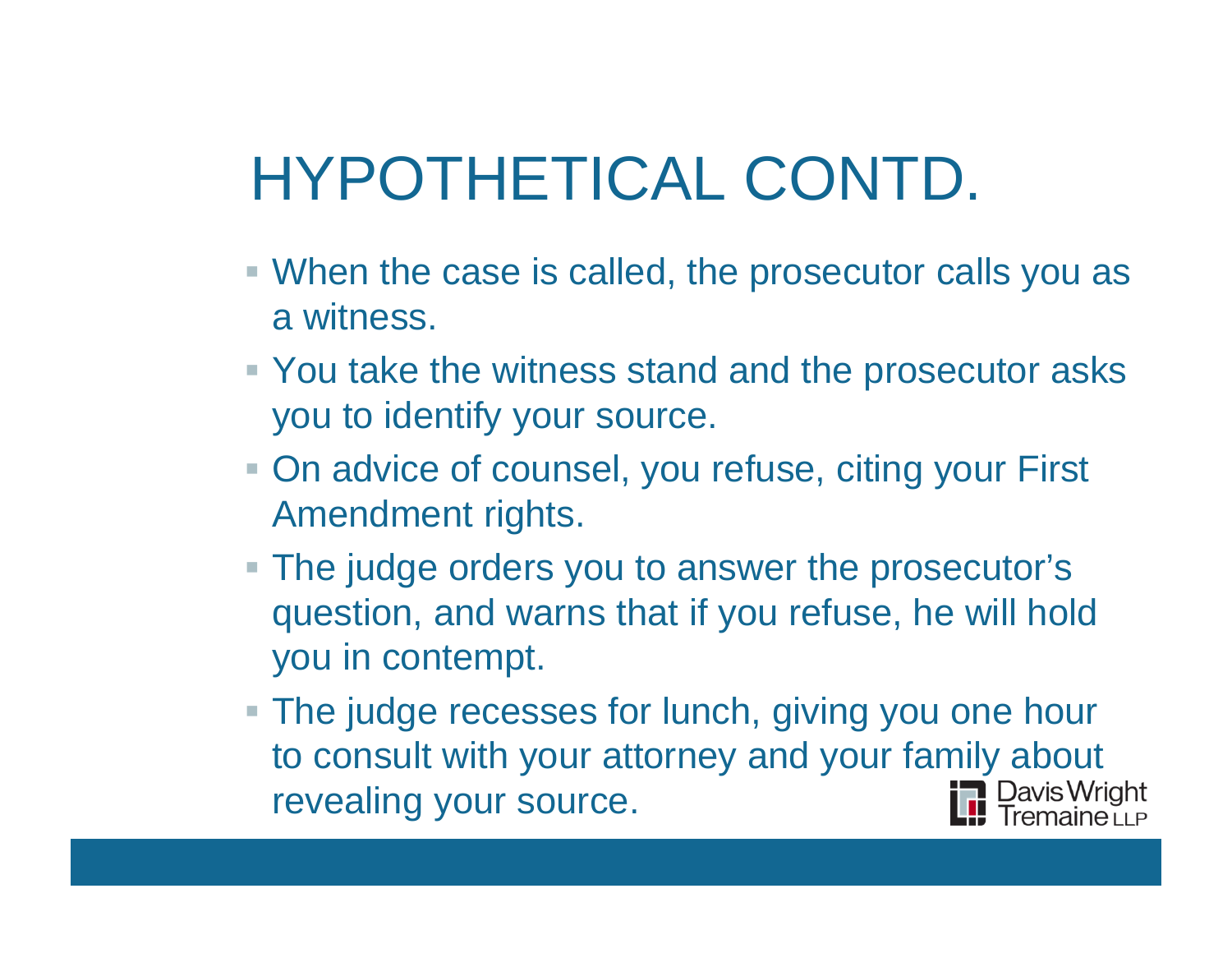### Would you go to jail to protect a source?

- No separate holding cell for journalists; journalists are housed with general jail population.
- No special treatment or priorities for journalists; treated just like any other inmate.

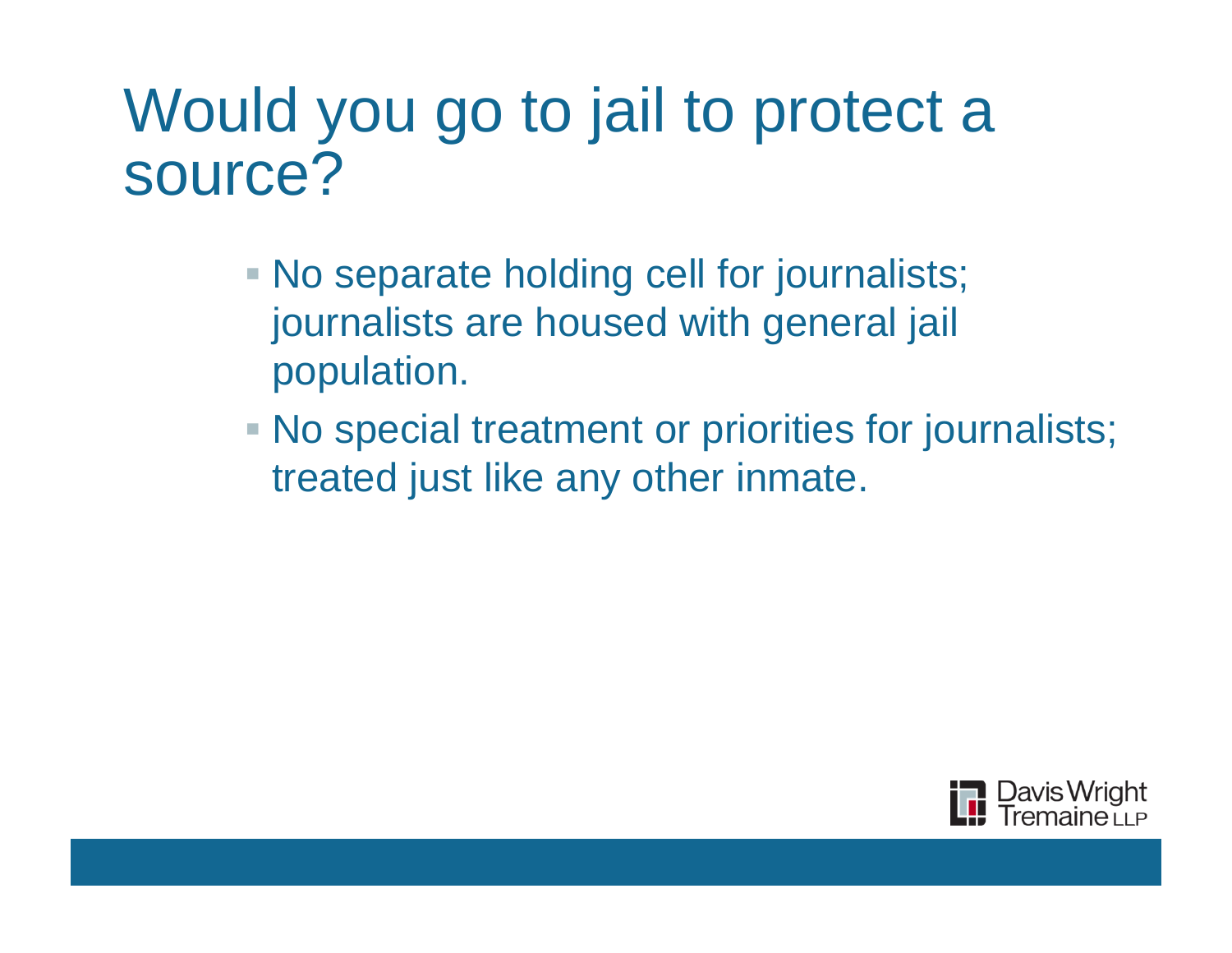## What Questions Will You Ask Your Attorney?

#### **State Court**

■ California Evidence Code § 1070 (a) states: "A publisher, editor, reporter, or other person connected with or employed upon a newspaper, magazine, or other periodical publication … cannot be adjudged in contempt by a judicial, legislative, administrative body, or any other body having power to issue subpoenas, for refusing to disclose, in any proceeding as defined in Section 901, the source of any information procured while so connected or employed for publication in a newspaper, magazine or other periodical publication."

#### **Federal Court**

- In *Branzburg v. Hayes*, 408 U.S. 665, 681 (1972), the U.S. Supreme Court recognized that the First Amendment protects the newsgathering process, as well as news reporting, because "without some protection for seeking out the news, freedom of the press could be eviscerated."
- **The Ninth Circuit has interpreted** *Branzburg* as recognizing a constitutionally-based qualified privilege for journalists to resist the disclosure of unpublished information gathered or obtained during the course of newsgathering activities in non-grand<br>iury cases. jury cases.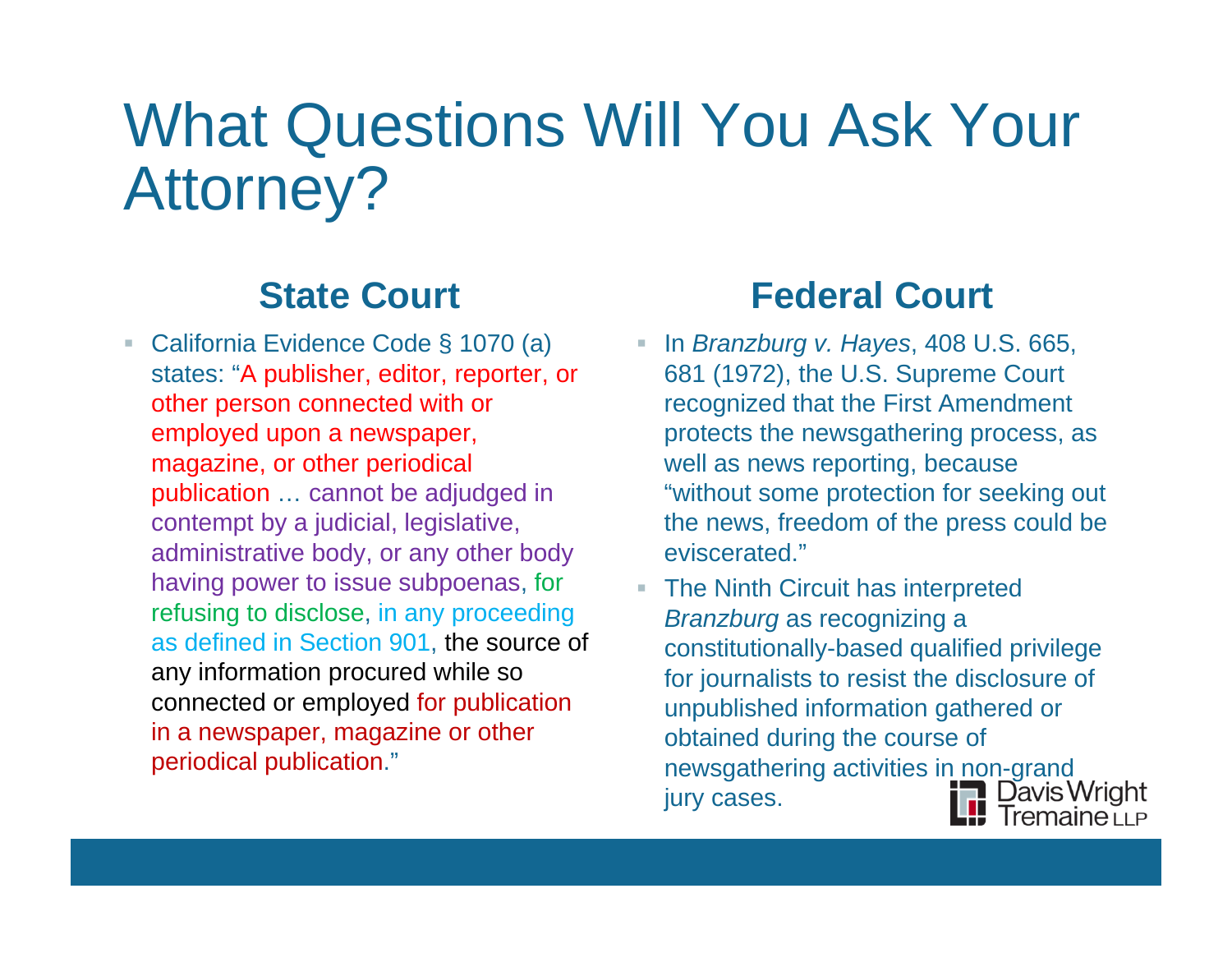## How does compelling journalists to testify harm freedom of the press?

- "Freedom of the press was not guaranteed solely to shield persons engaged in newspaper work from unwarranted harassment. The larger purpose was to protect public access to information." *Bursey v. U.S*., 466 F. 2d 1059, 1083-1084 (9th Cir. 1972).
- "Compelled disclosure of confidential sources unquestionably threatens a journalist's ability to secure information that is made available to him only on a confidential basis…. The deterrent effect [that] such disclosure is likely to have upon future 'undercover' investigative reporting … threatens freedom of the press and the public's need to be informed." *Baker v. F&F Investment Co*., 470 F. 2d 778, 782 (2d Cir. 1972).
- "A comprehensive reporter's immunity ... has the effect of safeguarding 'the autonomy of the press.' … The threat to press autonomy [from subpoenas] is particularly clear in light of the press's unique role in society. As the institution that gathers and disseminates information, journalists often serve as the eyes and ears of the public. Because journalists not only gather a great deal of information, but publicly identify themselves as possessing it, they are especially prone to be called upon by litigants seeking to minimize the costs of obtaining needed information." *Miller v. Superior Court*, 21 Cal. 4th 883, 898 (1999).

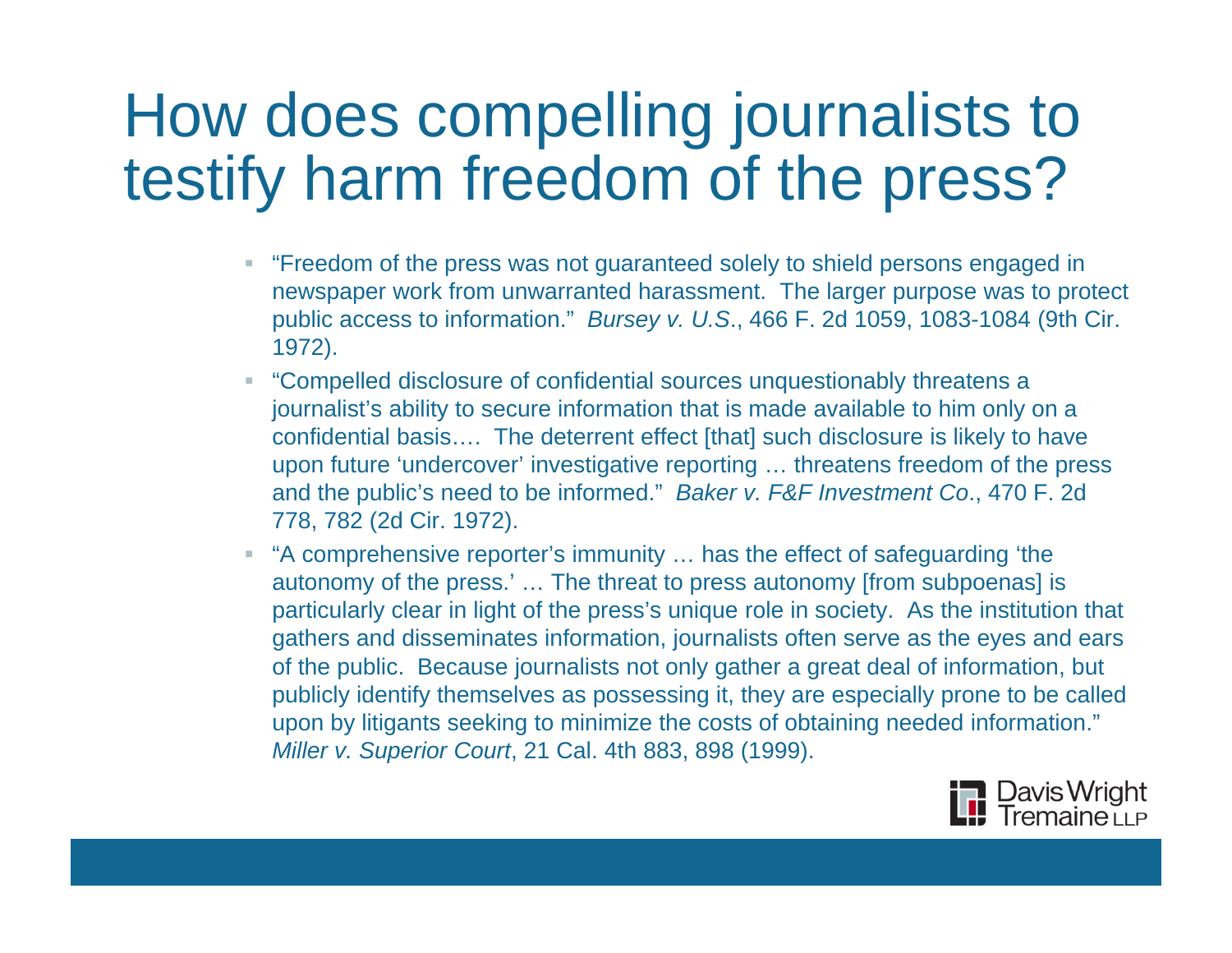## BALANCING TESTS IN CRIMINAL CASES

#### **State Court**

The immunity afforded by the Shield Law may be overcome in a criminal proceeding only "on a showing that nondisclosure would deprive the defendant of his federal constitutional right to a fair trial." *Delaney v. Superior Court*, 50 Cal. 3d 785, 805 (1990). There is a two-stage inquiry:

- 1. Has defendant shown that nondisclosure would deprive him of his right to a fair trial, i.e., is there a reasonable possibility that the information will materially assist his defense?
- 2.If so, do the balance of equities tip in favor of disclosure?
	- a) Would disclosure unduly restrict the newsperson's access to future sources and information?
	- b) Would the policy of the Shield Law be thwarted by disclosure?
	- c) How important is the information to the criminal defendant?
	- d) Are there any alternative sources for the information?

#### **Federal Court**

Prosecutor cannot compel production of protected newsgathering information without first establishing that the information she seeks is:

- Unavailable despite exhaustion of all reasonable alternative sources;
- Non-cumulative; and
- **Clearly relevant to an important issue in** th[e] case. *Shoen v. Shoen*, 48 F.3d 412, 416 (9th Cir. 1995).

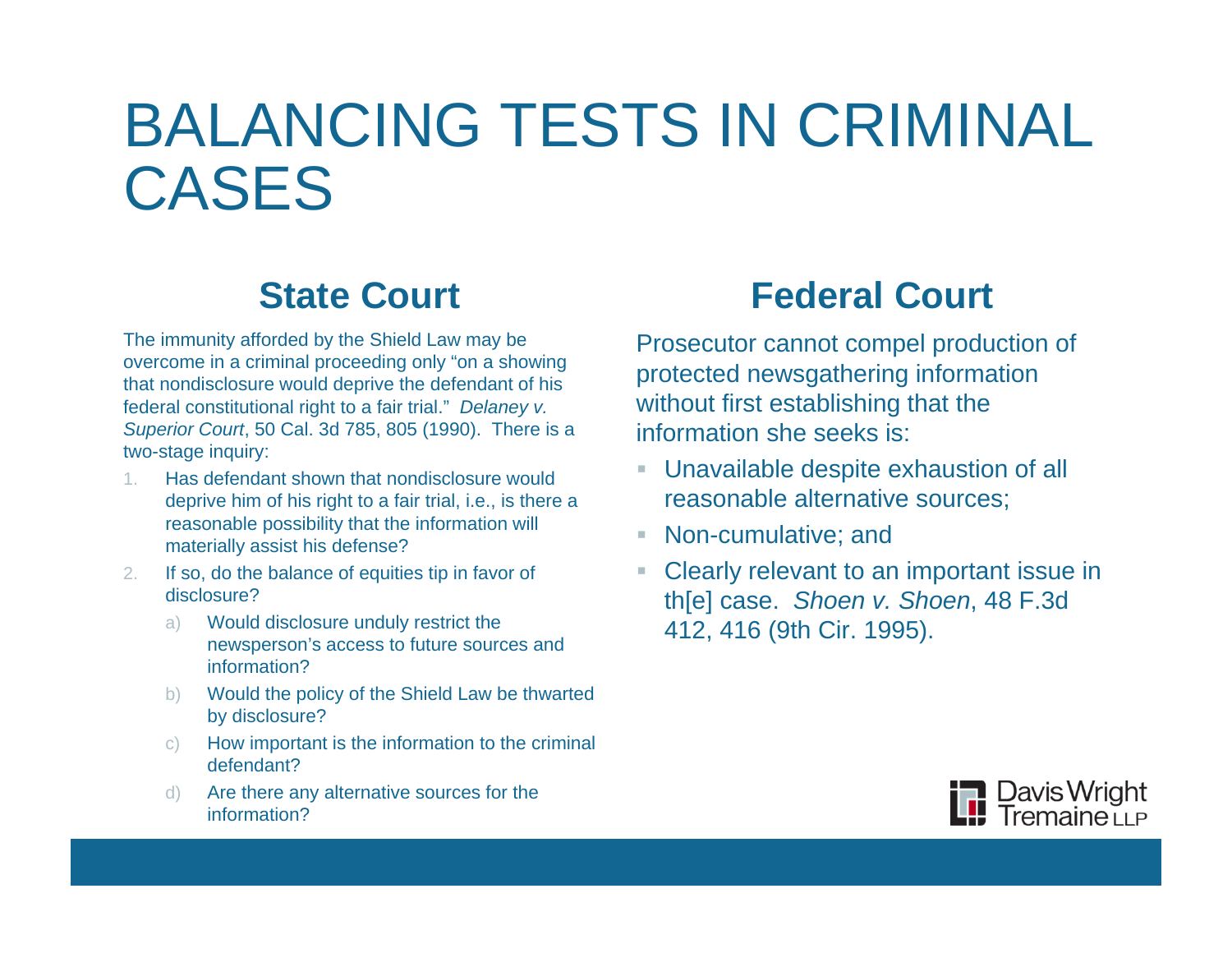### Based on the information you know so far, what additional questions, if any, would you ask the attorney in our hypothetical?